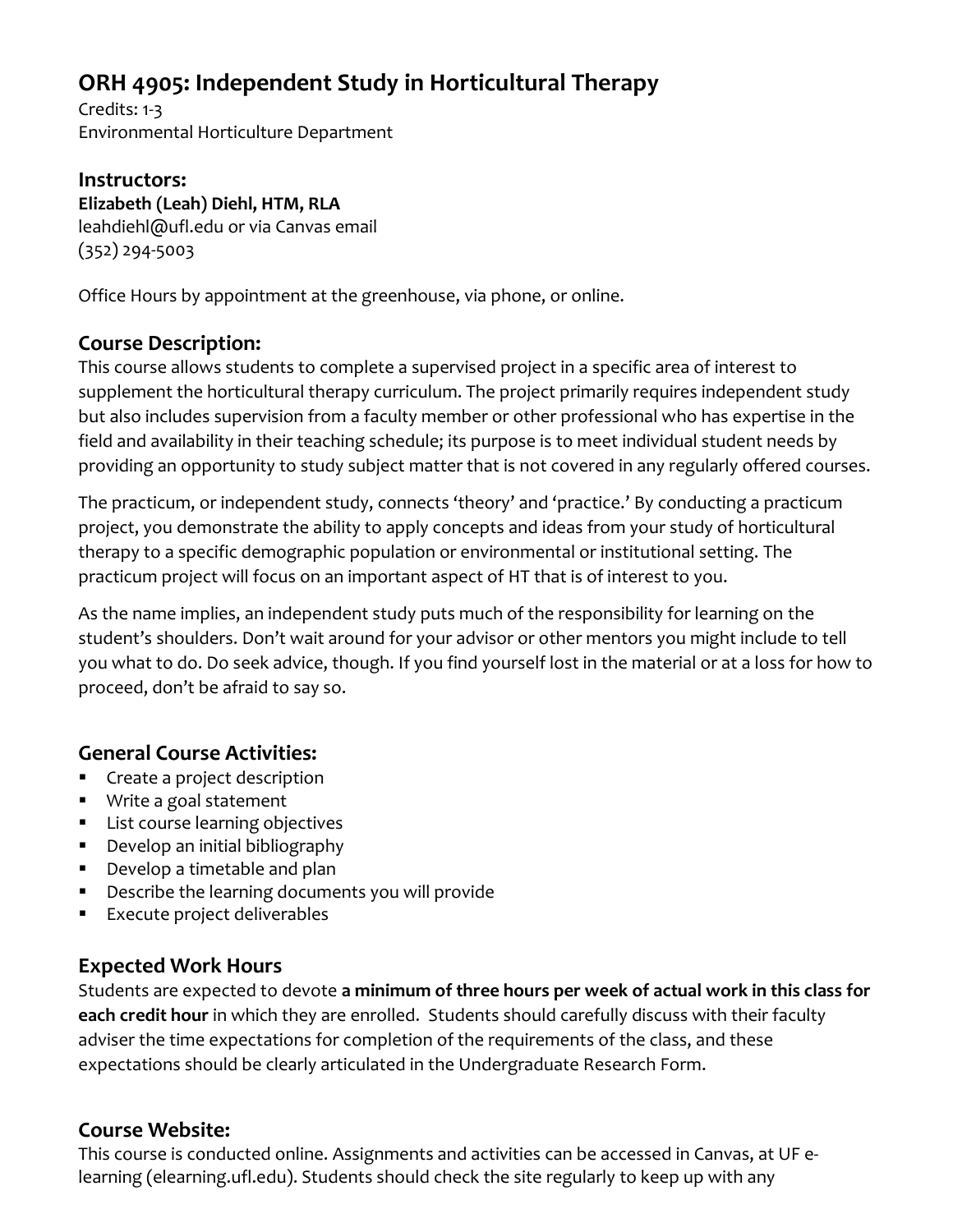information, announcements, or discussions taking place. The student's UF Gatorlink username and password are necessary to log into the system.

#### **Course Communications:**

All class members are expected to follow the rules of common courtesy in all communications, written and verbal. Guidelines for these rules are available through the course Canvas site and can also be accessed at http://teach.ufl.edu/wpcontent/uploads/2012/08/NetiquetteGuideforOnlineCourses.pdf

General questions of relevance to the whole class should be posted to the course's discussion board or Frequently Asked Questions (FAQs) section. Please check for answers there before emailing the instructor. Private questions should be sent to the instructor via Canvas mail.

# **Attendance Policy:**

Students conducting independent study are expected to exercise a significant degree of autonomy in their work, completing tasks with relatively little direct oversight from their adviser. Nevertheless, the student should dedicate a minimum number of hours on their project that is consistent with the total credit hours sought for the experience. Besides the minimum expectations outlined in this section of this syllabus, the faculty adviser may also have additional expectations for participation, including attendance at group meetings, individual meetings, etc.

The policies for allowable absences and make-up work follow the university attendance policies: [https://catalog.ufl.edu/ugrad/current/regulations/info/attendance.aspx.](https://catalog.ufl.edu/ugrad/current/regulations/info/attendance.aspx)

### **Assessment:**

- **75%** *Degree to which student meets expectations.* Expectations are to be established by the adviser and student prior to the student's enrollment in this course. The agreed-upon expectations will be reflected on the Independent Study Contract signed by both the student and adviser. The following is a minimum set of expectations for every student enrolled in this class for credit: i.) develop a goal statement and project plan, ii.) create a timeline for work deadlines and deliverables, iii.) submit final project documents. In the case that the independent study is research-based, the minimum set of expectations would be: i.) develop a project plan, ii.) perform experimental work or applied experimental work, iii.) write a research report. These minimum expectations as well as additional expectations (e.g., attendance at departmental research seminars, participation in research group meetings, etc.) are to be clearly established and articulated to the student by the research adviser prior to commencement of the research project.
- **25%** *Quality of the final report.* The faculty adviser and student will determine the expectations of the desired format, content, and deadlines of the final report or deliverable together. A final oral report may also be required. The faculty adviser will grade the final report.

#### **You will receive a final grade of satisfactory (S) or unsatisfactory (U) in this course. A grade of S will be assigned if you achieve a cumulative score of 70% on the assessments above.**

For more information on grades and grading policies, please visit: <http://www.registrar.ufl.edu/catalog/policies/regulationgrades.html>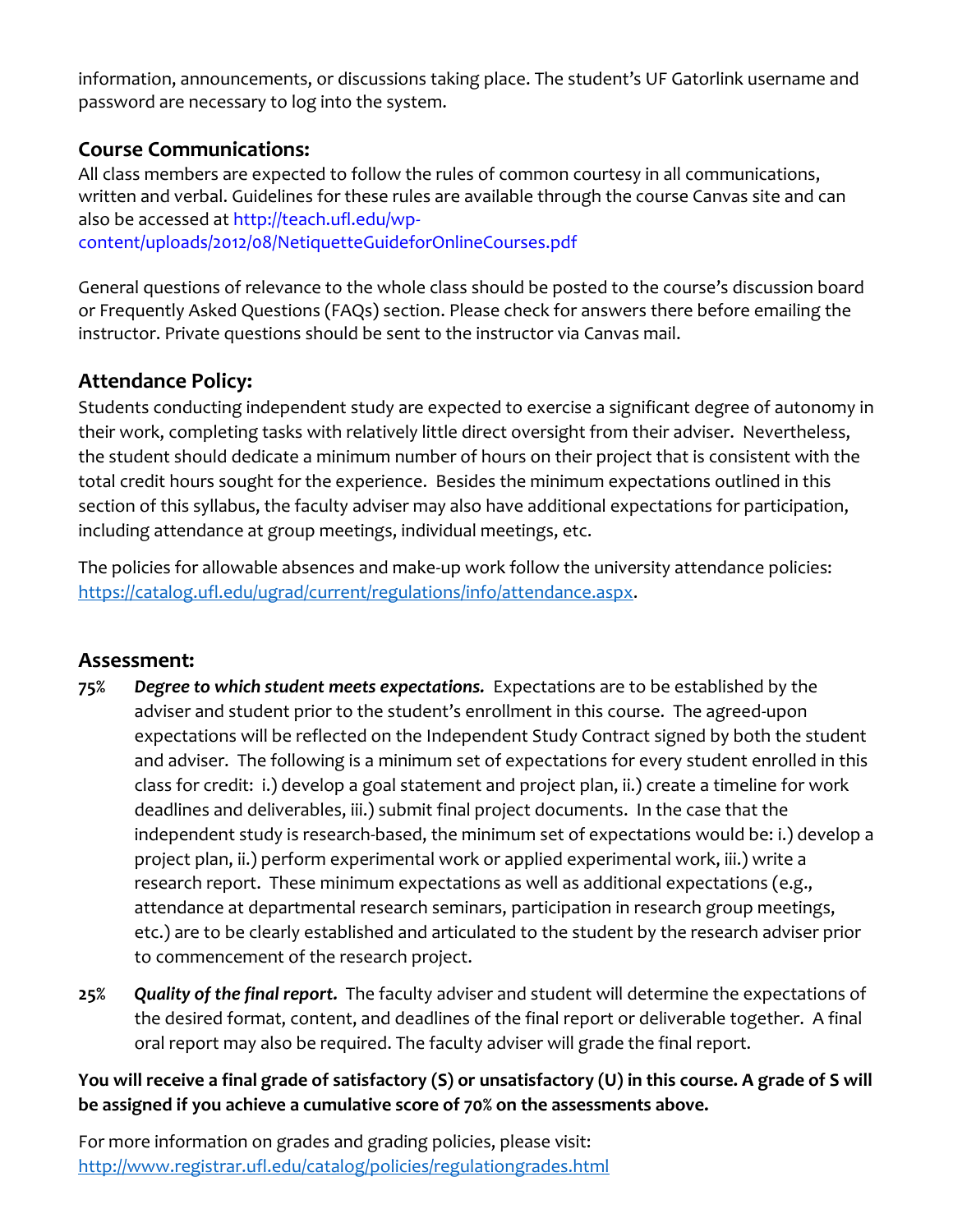### **Academic Honesty Policy:**

UF students are bound by The Honor Pledge that states, "We, the members of the University of Florida community, pledge to hold ourselves and our peers to the highest standards of honor and integrity by abiding by the Honor Code." On all work submitted for credit by students at the University of Florida, the following pledge is either required or implied: "On my honor, I have neither given nor received unauthorized aid in doing this assignment." The Honor Code (http://www.dso.ufl.edu/sccr/process/student-conduct-honor- code/) specifies a number of behaviors that are in violation of this code and the possible sanctions. Furthermore, you are obligated to report any condition that facilitates academic misconduct to appropriate personnel. If you have any questions or concerns, please consult with the instructor.

# **Online Course Evaluation Process:**

Students are expected to provide professional and respectful feedback on the quality of instruction in this course by completing course evaluations online via GatorEvals. Click here for [guidance on how to give feedback in a professional and respectful manner.](file:///C:/Users/lilyrlewis/AppData/Local/Microsoft/Windows/INetCache/Content.Outlook/LU96BFUU/gatorevals.aa.ufl.edu/students/) Students will be notified when the evaluation period opens, and can complete evaluations through the email they receive from GatorEvals, in their Canvas course menu under GatorEvals, or via ufl.bluera.com/ufl/. Summaries of course evaluation results are available to students at https://evaluations.ufl.edu/results/.

### **Services for Students with Disabilities:**

Students with disabilities requesting accommodations should first register with the Disability Resource Center (352-392-8565, [https://disability.ufl.edu/students/get-started/\)](https://disability.ufl.edu/students/get-started/). Once registered, students will receive an accommodation letter that must be presented to the instructor when requesting accommodation. It is important for students to share their accommodation letter with their instructor and discuss their access needs, as early as possible in the semester.

#### **Campus Resources:**

#### **Health and Wellness**

- **U Matter, We Care**: If you or a friend is in distress, please contact umatter@ufl.edu, [https://umatter.ufl.edu/,](https://umatter.ufl.edu/) or 352-392-1575 so that a team member can reach out to the student.
- **Counseling and Wellness Center:** <https://counseling.ufl.edu/> or 352-392-1575 for information on crisis services as well as non-crisis services.
- **University Police Department:** Visit<https://police.ufl.edu/> or call 352-392-1111 (or 9-1-1 for emergencies).
- **Sexual Assault Recovery Services** *(SARS)*  Student Health Care Center, 392-1161.
- **UF Health Shands Emergency Room / Trauma Center***:* For immediate medical care call 352-733- 0111 or go to the emergency room at 1515 SW Archer Road, Gainesville, FL 32608; or visit their website:<https://ufhealth.org/emergency-room-trauma-center>

#### **Academic Resources**

- **E-learning technical support**, 352-392-4357 (select option 2) or e-mail to Learning- support@ufl.edu. [https://lss.at.ufl.edu/help.shtml.](https://lss.at.ufl.edu/help.shtml)
- **Career Connections Center**, Reitz Union, 392-1601. Career assistance and counseling. <https://career.ufl.edu/>
- Library Support, [http://cms.uflib.ufl.edu/ask.](http://cms.uflib.ufl.edu/ask) Various ways to receive assistance with respect to using the libraries or finding resources.